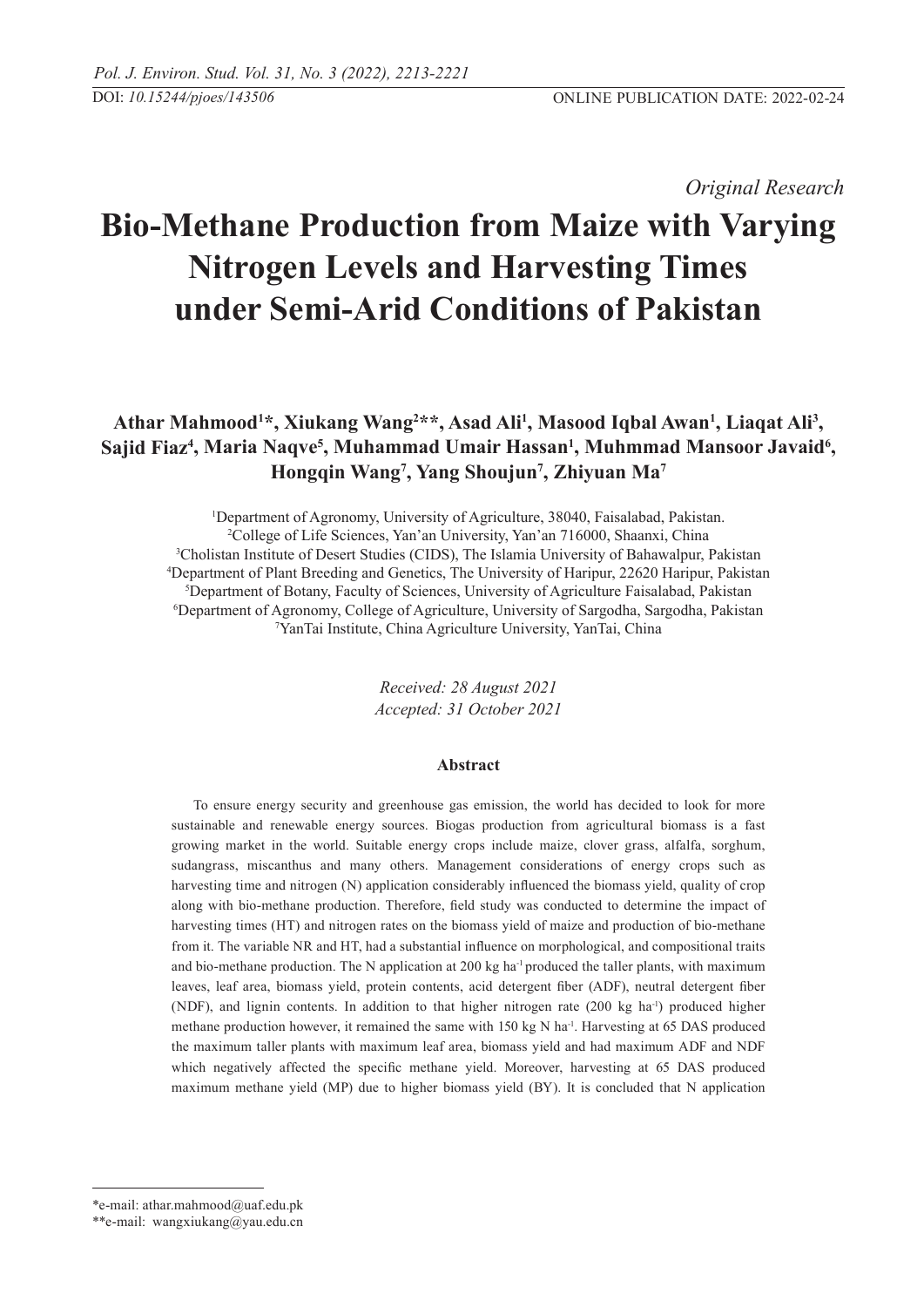@ 150 kg ha-1 and harvesting at 65 DAS can be suitable for getting the higher bio-methane production under semi-arid conditions of Pakistan.

**Keywords**: bio-methane, chemical composition, maize, nitrogen rate, harvesting time, warm and dry climate

#### **Novelty Statement**

In this paper we addressed the energy issues and potential solution for Pakistan using biomass of maize as feedstock for environment friendly and renewable energy by bio-methane production. We show that under warm and dry conditions of Pakistan, maize has considerable potential to develop as bio-energy crop, which can provide considerable greenhouse gases (GHG) benefits if its harvesting times and nitrogen rates are optimized.

This research article is quite fit for your esteemed journal as mitigation of GHG is need of the day in the scenario of climate change and global warming. By producing energy from renewable resources will help to reduce the GHG emission resulting in cleaner environment. Our work contributes to fill the gap of knowledge concerning crops for bio-energy in warm dry areas of the world.

## **Introduction**

The increase in population and economic development increase energy demand and consumption worldwide [1]. Among renewable energy sources, fossil fuels are the major sources [2], however, these sources are continuously diminishing and resulted in greenhouse gasses emissions. To cope the issues of energy security and greenhouse gasses emissions, world have decided to look for more sustainable and renewable energy sources [3,4]. Plant biomass has been identified as sustainable and prime energy source globally [5]. Among sustainable sources, bio-energy crops with abundant biomass production can maintain the energy supply and can bring the reduction in greenhouse gasses emissions [6]. It is estimated that plant biomass can fulfill more the 14% energy demands globally. In addition, plant biomass can improve the farmer income with additional benefits of social and ecological sustainability.

Maize is one of the important crops that can be used for bio-energy production due its versatile nature, good biomass production and ability to grow in variety of climatic conditions [7]. Globally, it is cultivated on 177.5 million acres with production of 989.7million tones [8]. Moreover, maize crop also produced same amount of residual biomass , that can be used for bio-energy production [9]. Maize was selected for this current research for biogas production due to its high DM yield and high methane productivity output per area unit [10]. Maize is easy to cultivate as its production technology

is already well developed in Pakistan therefore, it can be easily adopted by the local farmers. In addition, it is tolerant to weeds, pests and diseases [11].

Harvesting time is one of the indispensable factors which considerably affected the quality and yield of biomass. Optimum harvest time substantially increased the protein content, while the delayed harvesting significantly increased the fiber contents [12] which ultimately affected the MP [6, 13, 14]. Likewise, delayed harvesting increased the biomass yield but decreased the biomass quality [15]. Generally, structural fiber and lignin contents and dry matter yield increased with prolonged maturity, conversely, protein contents and dry matter digestibility considerably reduced with advancing maturity [16, 17] which leads to reduction in the methane production [6].

Nitrogen (N) is one of the most important nutrients, which significantly affect the growth and yield of maize crop. Nitrogen is a component of nucleic acid and protein and lower supply of nitrogen therefore significantly reduced the plant growth and biomass yield [18]. The optimum application of nitrogen has substantiated impact on the growth and biomass yield. Likewise, Ayeni and Adetunji [19] reported the significant difference in growth and yield due to different nitrogen rates. Many researchers also observed the significant increase in biomass yield with increasing rate of nitrogen application  $[18, 20]$  which may increase MP ha<sup>-1</sup>. Above mentioned information suggest that exploration of appropriate harvesting date and application of optimum N rate are key factor for successful biomethane production from maize as anaerobic digestion feedstock. Keeping in view the fact that most of research work have been done under temperate climate, whereas there is a lack of information on maize being cultivated for energy purpose under warm and dry climate, the current study was aimed to explore the impact of variable harvest date (HT) and nitrogen rate (NR) on plant morphology, biomass yield and composition, and bio-methane yield of maize cultivated under semi-arid conditions of Pakistan.

# **Materials and Methods**

# Location

The current investigation was performed at Post Graduate, Agriculture Research Station, University of Agriculture Faisalabad during 2018. The study site has warm and dry climate and falls in sub-tropical zone, moreover, the prevailing conditions during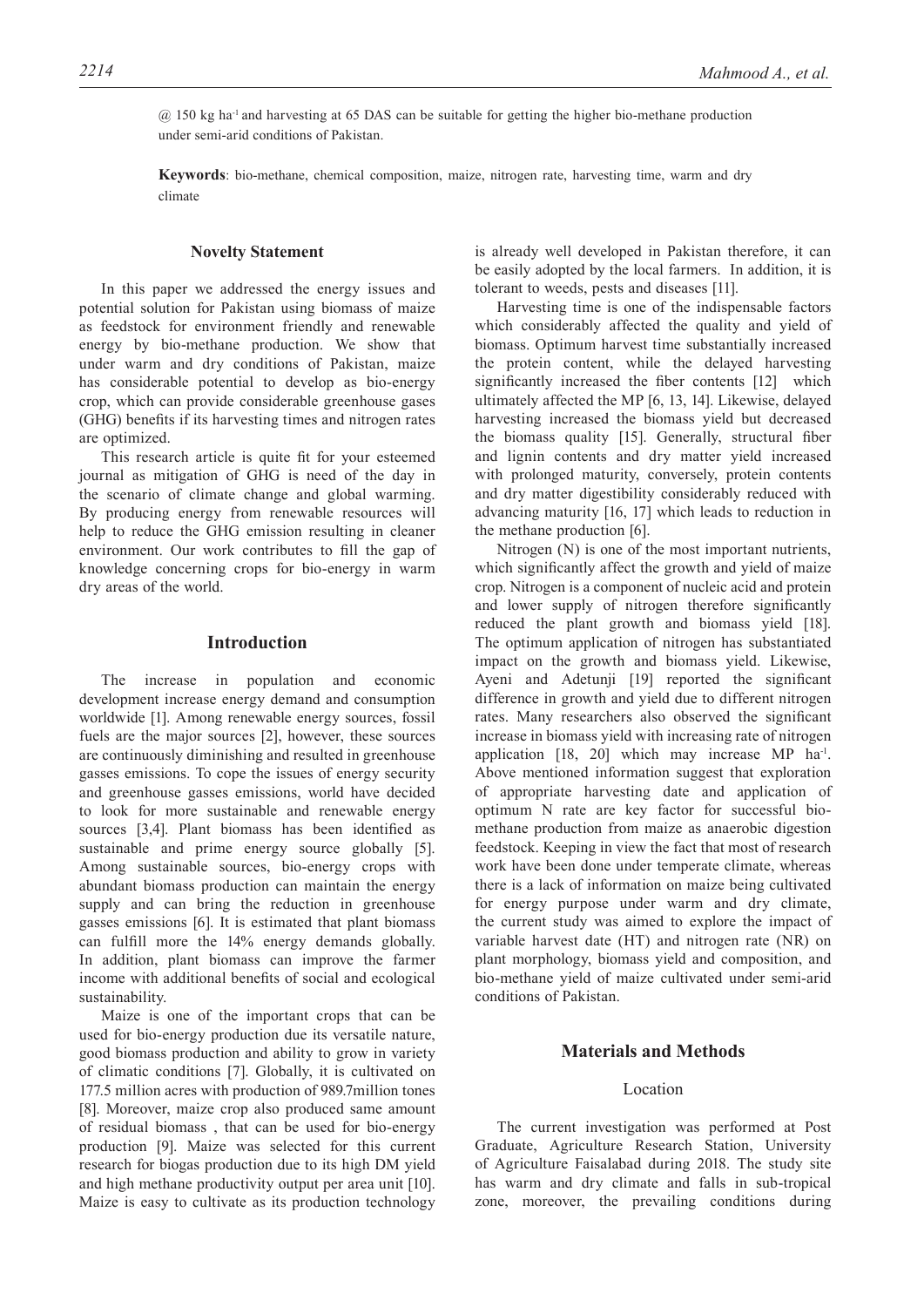| Month  | Aver. Temp<br>$^{\circ}$ C | Rainfall<br>(mm) | <b>Relative Humidity</b><br>$(\%)$ |
|--------|----------------------------|------------------|------------------------------------|
| June   | 27.3                       | 41.6             | 44.5                               |
| July   | 33.7                       | 161.4            | 70                                 |
| August | 33.4                       | 66               | 68.9                               |

Table 1. Weather conditions during crop growth period.

Table 2. Physio-chemical analysis of soil.

| Properties     | Unit            | Value for Depth<br>$(0-25cm)$ |  |  |
|----------------|-----------------|-------------------------------|--|--|
| Available N    | $\%$            | 0.037                         |  |  |
| Avail P        | Ppm             | 24.7                          |  |  |
| Available K    | Ppm             | 11.8                          |  |  |
| Organic matter | $\frac{0}{0}$   | 0.82                          |  |  |
| pН             |                 | 7.77                          |  |  |
| EC             | $ds \, m^{-1}$  | 1.03                          |  |  |
| Texture        | Sandy Loam Soil |                               |  |  |

study are presented in Table 1. The soil samples from different parts of experimental site were collected and homogenized to made composite sample and analyzed to determine different properties. The soil was loam and had pH 7.8, organic matter  $0.82$  g kg<sup>-1</sup>, available N 0.37 g kg<sup>-1</sup>, P 6.79 mg kg<sup>-1</sup> exchangeable potassium 188 mg kg $^{-1}$  (Table 2).

#### Crop Management

The seed bed was prepared by ploughing the field two times followed by planking. Maize variety Sorgodha-2002 (Source, Fodder Research Institute Sargodha, Pakistan) was sown in 30 cm apart rows by using seed at the rate of  $100 \text{ kg}$  ha<sup>-1</sup>. Sargodha 2002 variety was selected due to promising biomass potential with the ability to establish in various climatic and soil conditions. Phosphorous and potash fertilizers were used at  $115-125$  kg ha<sup>-1</sup>, respectively and nitrogen was applied according to the treatments. The full dose of P (source was DAP) and K (source was SOP) was applied at the time of first irrigation. Pre-soaking irrigation was applied to bring the soil in workable position, after that two irrigations were applied at 20 and 40 days after sowing to the maize crop in both growing seasons. Other management practices were kept constant to get the good stand establishment and biomass yield.

## Experimental Design

The experiment was laid out in randomized complete block design (RCBD) in factorial arrangement with four replications. The study was comprised of different

#### Observations and Measurements

Ten plants were selected from each treatment to count leaves were and measured plant height was and leaf area per plant. The experimental plots were harvested and weight to determine the fresh biomass yield and a sub-sample was over dried (70ºC) to determine the dried biomass yield (DMY) and converted into t ha-1. Leaf and stem biomass proportion was determined by the separation and dividing of relevant portion with total weight of sample. The dry matter percentage was calculated by the following formula: dry weight/fresh weight×100. Chlorophyll meter SPAD 502 Plus (Konica Minolta Sensing, Inc., Sakai, Osaka, Japan) was used to determine the chlorophyll contents. The collected maize samples were dried and grinded and ash, protein, and volatile solids contents were determined by the methods of AOAC [21] and fibers (ADF, NDF and ADL) were determined by the methods of Van Soest et al [22]. Bio-methane measurement was taken using Bioprocess Control's AMPTS equipment as described by Hassan et al. [14]. Liquid manure was taken as source of bacteria to digest the samples. The 16 g of maize samples were used in digester after that the total volume of digesters were made up to 400 ml, in the meanwhile, digesters were perched with N gas to produce the anaerobic conditions. The temperature of digesters was kept constant to 37ºC by standing them in water bath. The samples were allowed to digest for 28 days. The bio-methane produced by each sample on each day was noted from connected computer operated systems.

#### Statistical Analysis

The collected data on biomass, compositional traits and methane yield were analyzed statistically by using the Fisher analysis of variance technique [23]. The least significant difference (LSD) test at  $(5\%$ probability) was used to sort out the difference among the treatments.

## **Results**

#### Growth Attributes

The variable NR and HT clearly affected the growth and morphological traits (Table 3). The application of 200 kg N ha-1 remained on top and it produced the tallest plants (188 cm) with more leaves (14.24) and leaf area per plant  $(1872.77 \text{ cm}^2)$  and chlorophyll contents (35.02 **%**), however, it remained similar with 150 kg N ha-1. Moreover, the no N application led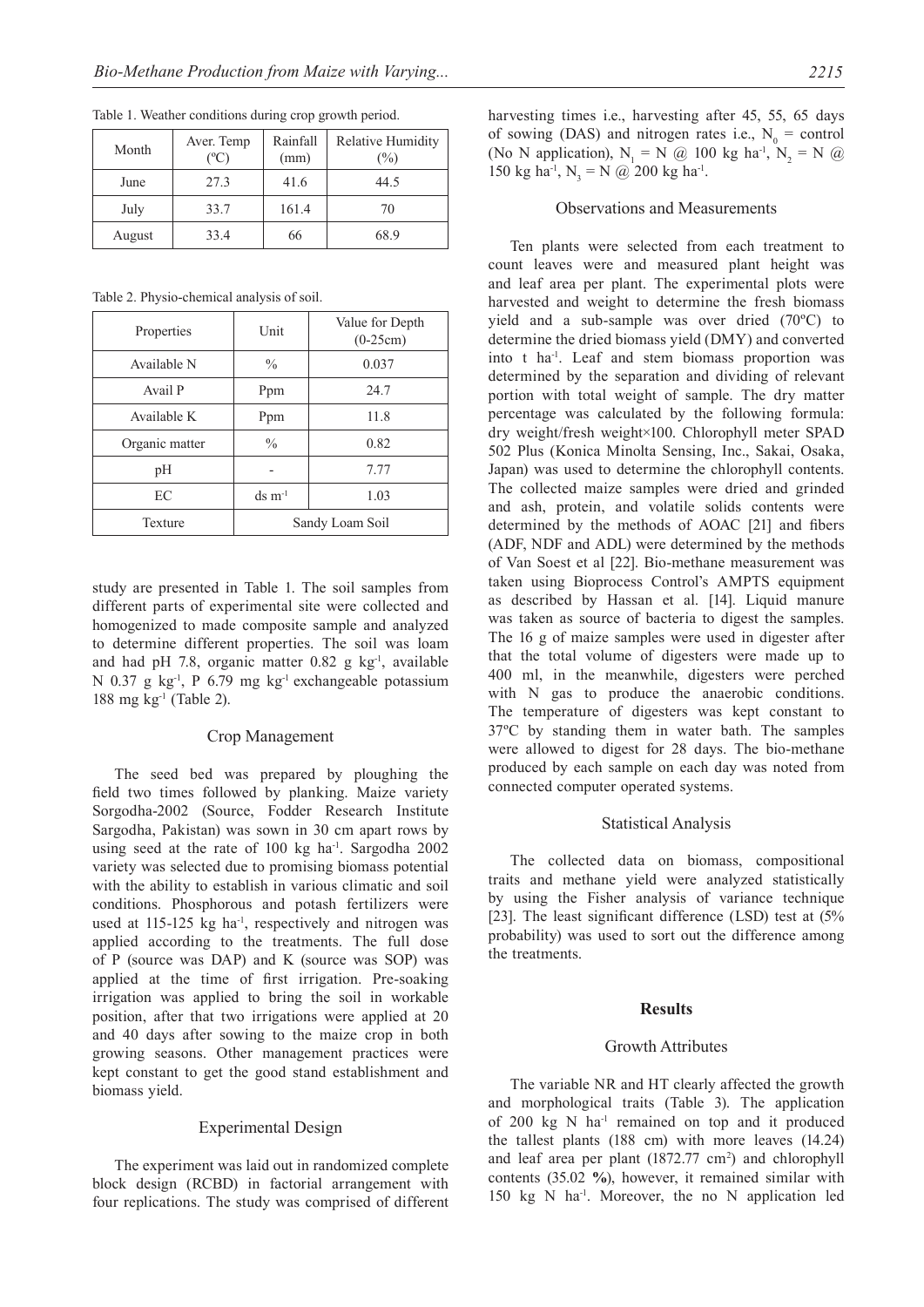| DF<br>Source |        | LPP                | FY                 | DМ           | <b>DMY</b>  | Chl. Cont   | PH               | LA                 |
|--------------|--------|--------------------|--------------------|--------------|-------------|-------------|------------------|--------------------|
|              | (Nos)  | $(tha-1)$          | $(\%)$             | $(tha^{-1})$ | $(\%)$      | (cm)        | $\text{(cm/cm)}$ |                    |
| HT           | $\sim$ | $262.36**$         | $36.51**$          | $65.12*$     | $65.12**$   | $16.39**$   | $106.62**$       | $43.15*$           |
| NR.          |        | $71.11**$          | 14.88**            | $15.56^{NS}$ | $15.56**$   | $3.67*$     | $34.77**$        | $8.43*$            |
| HT X NR      | 6      | 0.91 <sup>NS</sup> | 1.43 <sup>NS</sup> | $0.58^{NS}$  | $0.58^{NS}$ | $0.06^{NS}$ | $0.79^{NS}$      | 1.48 <sup>NS</sup> |

Table 3. ANOVA sources, F values and levels of statistical significance in plant morphology and biomass yield.

DF, degree of freedom, LPP, leaves per plant, FY, fresh yield, DM, dry matter, Chl, chlorophyll, Cont, content, PH, plant height, LA, leaf area, NS,  $*$  and  $**$  indicate not significant, significant at P≤ 0.05 and P≤ 0.01, respectively.

to production of shortest plant with minimum leaves, leaf area and chlorophyll contents (Table 4). Among harvesting times, tallest plants with more leaves with more leaf area was noted 65 DAS whilst maximum leaves and chlorophyll contents were noted 45 DAS (Table 4).

#### Biomass Attributes

Both N rates and HT factors markedly affected biomass distribution. Delayed harvesting produced clearly resulted in lower leaf biomass proportion compared to early harvesting. Increased N rates significantly enhanced leaf proportion (Fig. 1). Experimental data showed that delayed harvesting produced higher stem biomass proportion compared to early harvesting (Fig. 2). On the other hand, higher stem biomass proportion was gained when no N was applied compared to other N rates (Fig. 2). Experimental data showed that NR and HT had a clear impact on biomass yield and yield attributes of maize (Table 3). The N applied at  $200 \text{ kg}$  N ha<sup>-1</sup> produced significantly higher fresh biomass  $(52.64 \text{ tha}^{-1})$  and DM yield  $(14.17 \text{ tha}^{-1})$  and minimum fresh and DM yield was recorded without N application (Table 5). In the case of HT, maximum fresh biomass yield  $(53.77 \text{ t} \text{ ha}^{-1})$  and DM yield  $(14.92 \text{ t} \text{ ha}^{-1})$ 

was noticed at 65DAS and minimum was recorded at 45 DAS. The variable NR had no effect on the DM percentage, however, HT had a significant impact on the dry matter percentage with maximum DM content (27.89%) that was recorded at 65DAS and minimum DM content (24.66%) was determined at 45 DAS (Table 5).

# Biomass Composition

ANOVA table indicates that NR and HT had a significant effect on chemical composition of maize (Table 6). Maximum ash (10.24%), protein (11.84%), ADF (26.89%), NDF (49.31%) and lignin contents were recorded with N application at 200 kg ha<sup>-1</sup> and minimum ash, ash, protein and fiber contents were recorded without N applications (Table 7). Regarding the fat, highest contents (2.27%) were recorded in control treatment and minimum (1.99%) was recorded with  $200 \text{ kg}$  N ha<sup>-1</sup> (data not given). Among HT, maximum ash, protein and fat contents were recorded at 45DAS and minimum was recorded at 65 DAS. With respect to harvesting times markedly higher ADF contents (27.89.34%) and NDF (54.37%) were determined at 65DAS while the lowest value was observed at 45DAS (Table 7). Lignin content increased with delayed harvesting compared to early harvesting. Regarding

| Nitrogen rates                   | Plant height (cm) | Leaves per plant | Leaf area per plant |         |
|----------------------------------|-------------------|------------------|---------------------|---------|
| $0 \text{ kg} \text{ ha}^{-1}$   | 159D              | 12.00C           | 1700B               | 29.13C  |
| $100 \text{ kg} \text{ ha}^{-1}$ | 171C              | 13.43B           | 1768.33B            | 32.11B  |
| $150 \text{ kg} \text{ ha}^{-1}$ | 181B              | 14.07A           | 1861.55A            | 34.87A  |
| $200 \text{ kg} \text{ ha}^{-1}$ | 188A              | 14.24A           | 1872.77A            | 35.02A  |
| LSD $P\leq 0.05$                 | 6.27              | 0.35             | 82.64               | 1.63    |
|                                  |                   | Harvesting times |                     |         |
| 45DAS                            | 155C              | 14.99A           | 1671.33C            | 33.61A  |
| 55DAS                            | 177B              | 13.7B            | 1750.66B            | 33.01AB |
| 65DAS                            | 193A              | 11.62C           | 1980A               | 31.85B  |
| LSD $P\leq 0.05$                 | 5.43              | 0.31             | 71.57               | 1.41    |

Table 4. Effect variable nitrogen rates and harvesting times on plant height, leaves per plant, leaf area per plant and chlorophyll contents.

Means sharing different letter differed at 0.05 probability level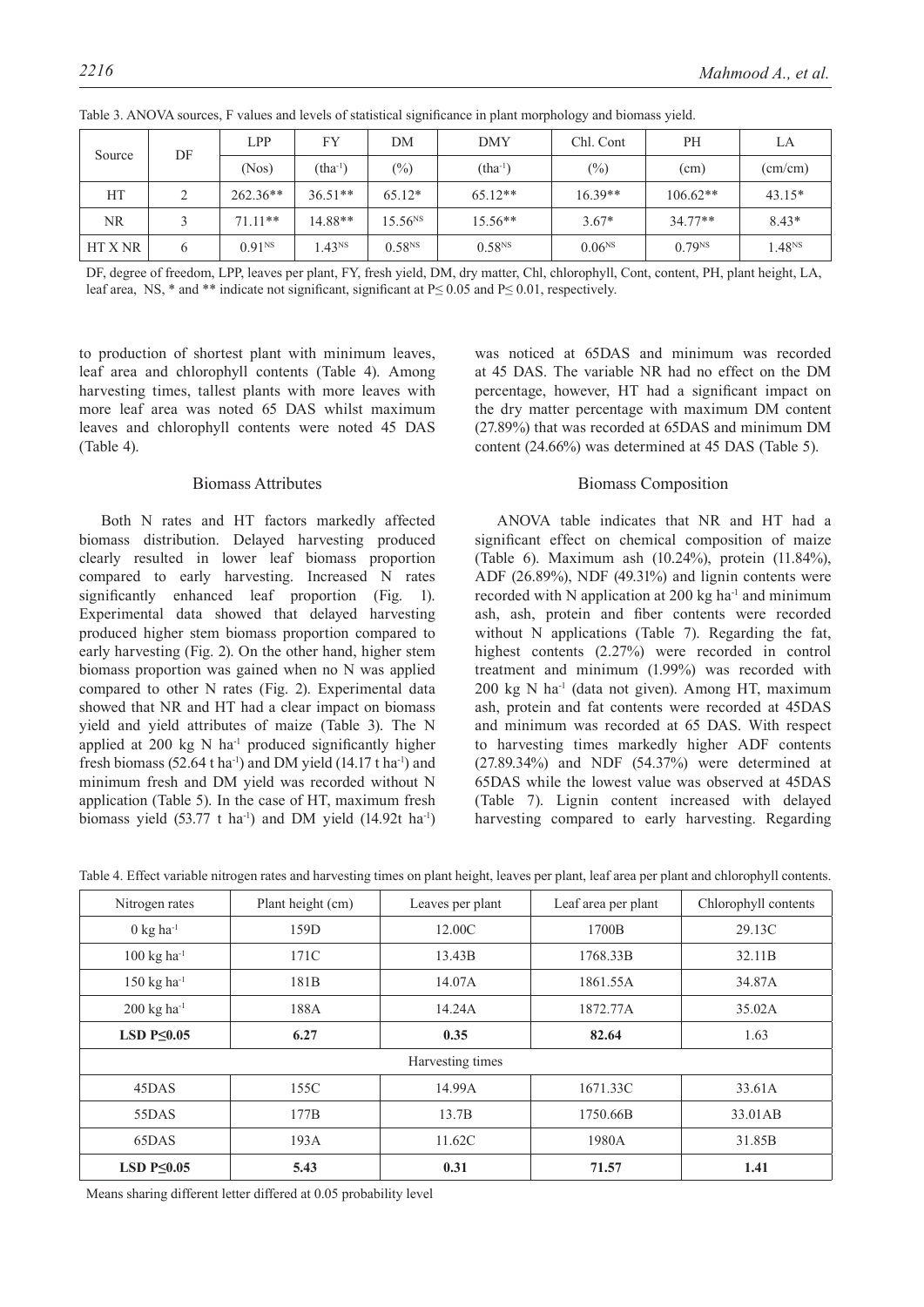|  |  | Table 5. Effect of variable nitrogen rates and harvesting times on fresh biomass, biomass yield and DM content. |  |  |  |  |
|--|--|-----------------------------------------------------------------------------------------------------------------|--|--|--|--|
|  |  |                                                                                                                 |  |  |  |  |

| Nitrogen rates                   | Fresh Biomass Yield<br>$(t \, ha^{-1})$ | <b>Biomass Yield</b><br>$(t \, ha^{-1})$ | <b>DM</b> Content<br>$(\%)$ |
|----------------------------------|-----------------------------------------|------------------------------------------|-----------------------------|
| $0 \text{ kg} \text{ ha}^{-1}$   | 41.57C                                  | 9.08C                                    | 26.50                       |
| $100 \text{ kg} \text{ ha}^{-1}$ | 47.67B                                  | 12.55B                                   | 26.45                       |
| $150 \text{ kg} \text{ ha}^{-1}$ | 52.04A                                  | 14.26A                                   | 26.56                       |
| $200 \text{ kg} \text{ ha}^{-1}$ | 52.64A                                  | 14.57A                                   | 26.89                       |
| LSD $P \leq 0.05$                | 3.89                                    | 1.06                                     | <b>NS</b>                   |
|                                  | Harvesting times                        |                                          |                             |
| 45DAS                            | 40.62B                                  | 10.83C                                   | 24.66B                      |
| 55DAS                            | 51.04A                                  | 13.82B                                   | 26.50AB                     |
| 65DAS                            | 53.77A                                  | 15.26A                                   | 27.89A                      |
| LSD $P \leq 0.05$                | 3.36                                    | 0.92                                     | 0.92                        |

Means sharing different letter differed at 0.05 probability level



Fig. 1. Effect of different HT and NR on leaf biomass proportion of maize. Bars on the graphs representing standard deviation.

volatile solid, all N rates exhibited comparable values. On the contrary, significantly higher volatile solids (VS) contents were determined with delayed harvesting (Fig. 3)

## Bio-Methane Production

The advancing in harvesting time decreased the specific methane yield (SMY) yield per kg DM.



Fig. 2. Effect of different HT and NR on stem biomass proportion of maize. Bars on the graphs representing standard deviation.

However, advancing in HT increased the MY ha<sup>-1</sup> due to the increase in DMY (Fig. 4). The delayed harvesting produced significantly higher bio-methane compared to early harvesting time. Nitrogen rates also showed clear difference for methane productivity as higher levels application of N produced the maximum bio-methane production owing to higher DM yield as compared to other level tested in the experiment (Fig. 5).

Table 6. ANOVA sources, F values and levels of statistical significance in fibre composition and methane output.

| Source         | DF | ХP                | Ash         | ADF         | <b>NDF</b>         | ADL               | VS         | <b>SMY</b> | MY                  |
|----------------|----|-------------------|-------------|-------------|--------------------|-------------------|------------|------------|---------------------|
|                |    | $(\%)$            | $(\%)$      | $(\%)$      | $(\%)$             | $\left(\%\right)$ | $(\%)$     | (NL/KgVS)  | Nm <sup>3</sup> /ha |
| HT             |    | $118.23**$        | $43.51**$   | $18321**$   | $166.88**$         | $118.21**$        | $173.36**$ | $453.22**$ | 273.53**            |
| <b>NR</b>      |    | $143.28**$        | $15.06**$   | $25.53**$   | $16.08**$          | $21.11**$         | $29.23**$  | $47.65**$  | $18.75**$           |
| <b>HT X NR</b> | 6  | 0.8 <sup>NS</sup> | $0.42^{NS}$ | $0.47^{NS}$ | 0.91 <sup>NS</sup> | $0.73^{NS}$       | $1.45*$    | $19.5**$   | $17.81**$           |

DF, degree of freedom, XP, protein content, ADF, acid detergent fibre, NDF, neutral detergent fibre, ADL, lignin, VS, volatile solid, SMY, specific methane yield, MY, methane yield, <sup>NS</sup>, \* and \*\* indicate not significant, significant at P≤ 0.05 and P≤ 0.01, respectively.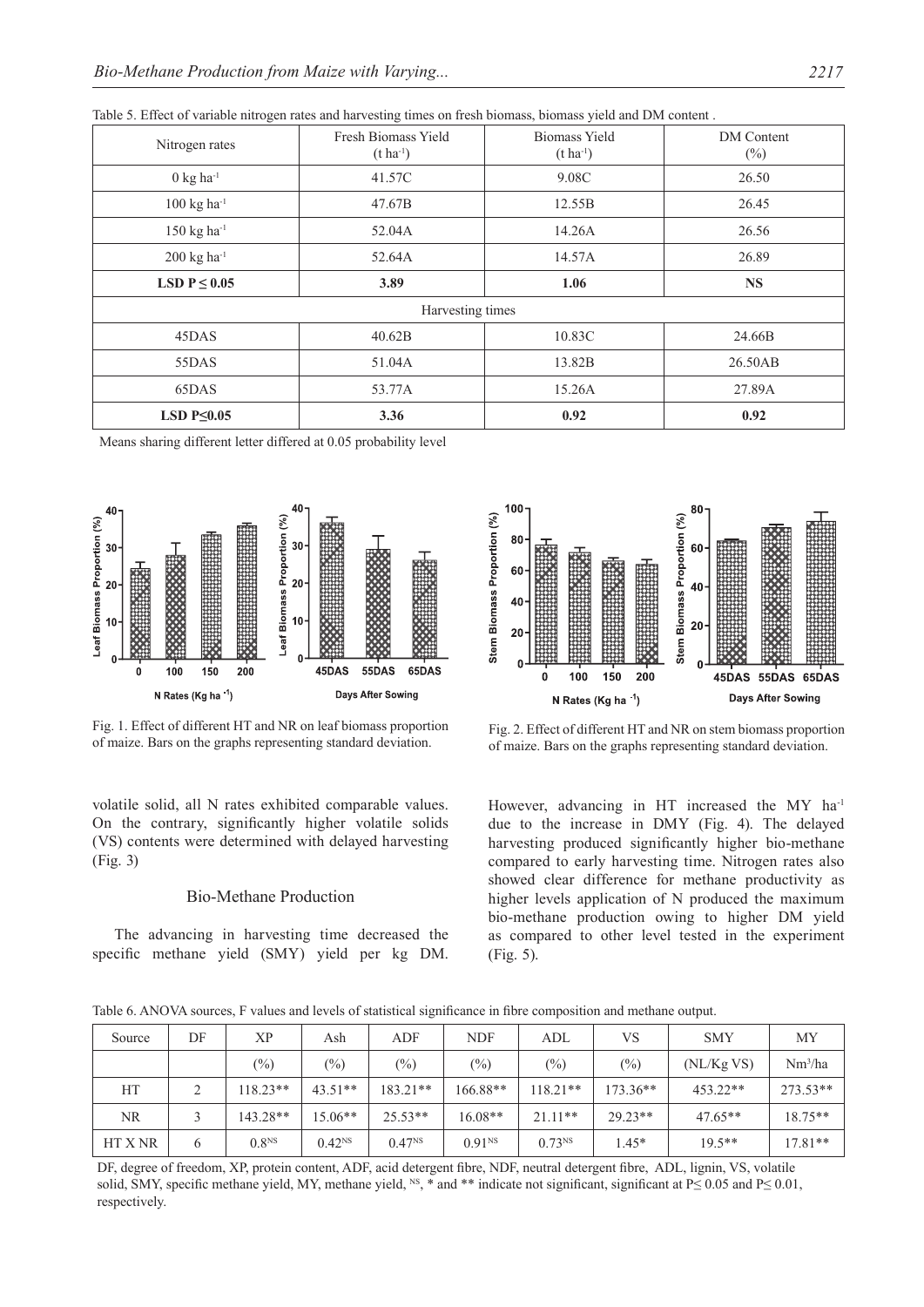| Nitrogen rates                   | Ash $(\%)$         | Protein $(\% )$  | ADF $(\% )$ | NDF $(\% )$ | ADL   |
|----------------------------------|--------------------|------------------|-------------|-------------|-------|
| $0 \text{ kg } ha^{-1}$          | 8.94C              | 9.01D            | 26.5B       | 42.18C      | 5.3 C |
| $100 \text{ kg} \text{ ha}^{-1}$ | 9.24 <sub>BC</sub> | 9.46C            | 25.45AB     | 46.24B      | 5.9 B |
| $150 \text{ kg} \text{ ha}^{-1}$ | 9.64B              | 10.53B           | 26.56A      | 47.68AB     | 5.7 B |
| $200 \text{ kg} \text{ ha}^{-1}$ | 10.24A             | 11.84A           | 26.89A      | 49.31A      | 6.8A  |
| LSD $P\leq 0.05$                 | 0.43               | 0.31             | <b>NS</b>   | 2.23        | 0.4   |
|                                  |                    | Harvesting times |             |             |       |
| 45DAS                            | 10.32A             | 11.25A           | 24.66 B     | 37.43C      | 4.9 C |
| 55DAS                            | 9.55B              | 10.13B           | 26.5 AB     | 47.26B      | 5.7 B |
| 65DAS                            | 8.67C              | 9.27C            | 27.89 A     | 54.37A      | 7.1A  |
| LSD $P\leq 0.05$                 | 0.37               | 0.27             | 0.92        | 1.93        | 1.3   |

Table 7. Effect variable nitrogen rates and harvesting times on ash, protein, acid detergent fiber (ADF) and neutral detergent fiber (NDF) contents.

Means sharing different letter differed at 0.05 probability level



Fig. 3. Effect of different HT and NR on volatile solids of maize. Bars on the graphs representing standard deviation.

### **Discussion**

The increase in plant height by N application can be ascribed to fact that N considerably improves plant growth, length of internodes which resulted in a significant increase in plant height [24, 25]. The plant height increased progressively due to intermodal distance which in turns increased the stem elongation and therefore increased the plant height.

The enlarged leaf area with increase in N rates can be due to rapid and active cell multiplication within plant leaves which resulted in production of more leaves with larger leaf blades and therefore higher leaf area plant [26]. At earlier stage of harvesting leaves were smaller with minimum length and width, therefore had minimum leaf area per plant. On the other hand, with advancing maturity the leaves length and width was increased therefore plants had more leaf area at later harvesting stages. These results are same as reported by Botha and Rethman [27] as they reported that delayed harvesting increased the leaf area, further they also found maximum leaf area per plant at 65 DAS.







Fig. 5. Effect of different HT and NR on methane production (m<sup>3</sup> N ha<sup>-1</sup>) of maize. Bars on the graphs representing standard deviation.

Nitrogen application remarkably increased the fresh biomass yield. The maximum fresh biomass yield with application of higher NR can be ascribed to lucrative consumption of applied nitrogen and other allied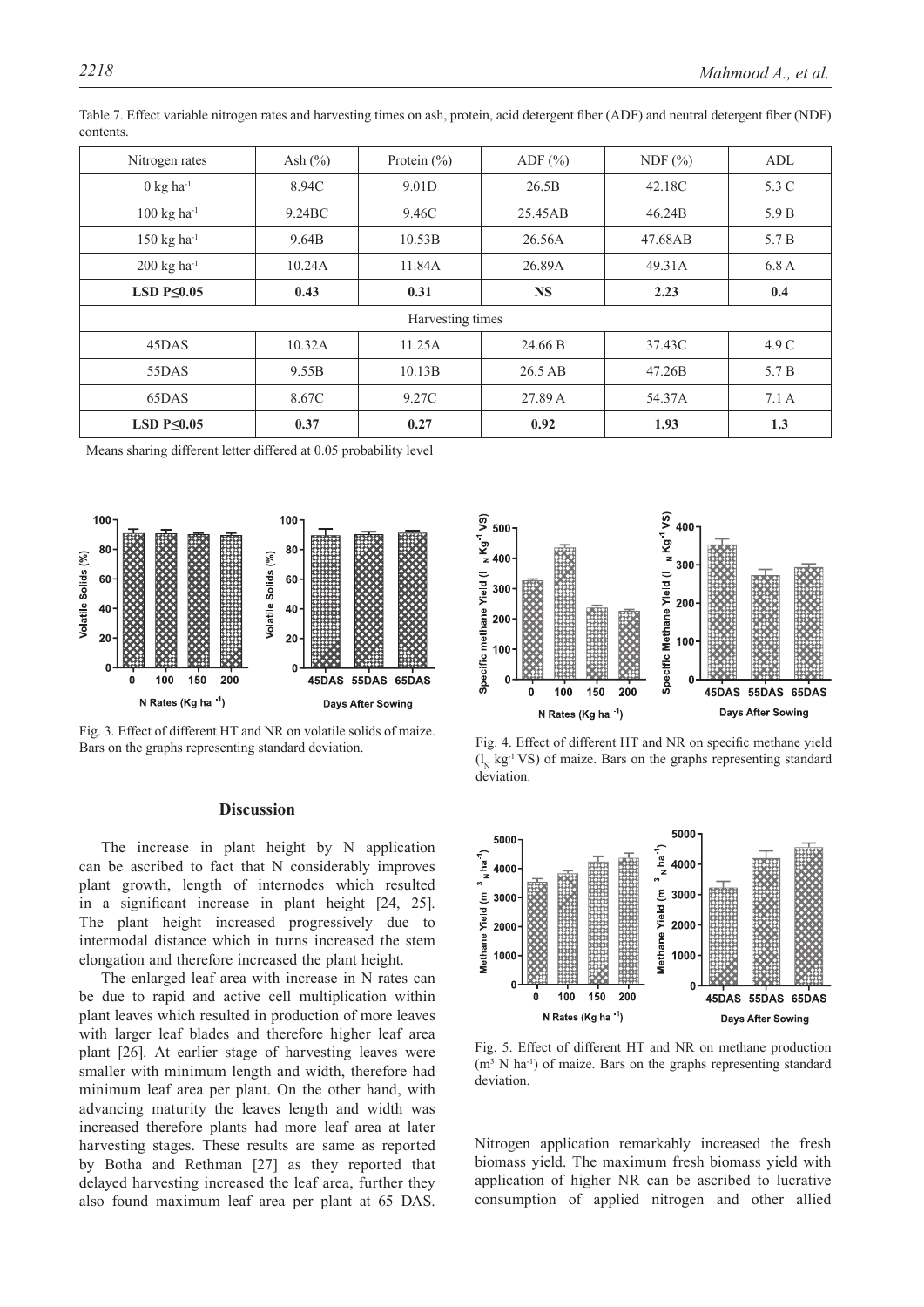environmental resources by the maize crop which resulted in maximum biomass yield. Likewise, Biswas and Ma [28] also found the significant effect of NR on biomass yield of maize crop. They also observed the maximum biomass yield with application of N at 200 kg ha<sup>-1</sup>. The increase in fresh biomass yield with advancing maturity can be ascribed to increase in plant height, stem length and increase in leaf area per plant which captured the more light and produced more assimilates for plant utilization which led to remarkable increase in the fresh biomass production. Previous observations also showed that biomass production increased with delayed harvesting owing to the increase in plant height, and plant weight [29]. Similarly, both NR and HT had substantiated influence on the DM yield. The increase in NR improved the plant growth, per plant weight, leaves area per plant and plant height which resultantly increased the DM yield as compared to lower NR. Similarly, Cerny et al. [30] also noted that dry matter yield increased linearly with increase in NR. The progressive increase in dry matter yield can be ascribed to increase in plant height, per plant weight and fresh forage yield which consequently increased the dry matter yield. Therefore, detecting the most suitable HT is a crucial step to optimize crop management for bio-energy uses. The progressive increase in the DM over the time is quite commonly documented in the literature [6, 29, 31]. Ram et al. [31] also found that delaying harvesting considerably increased the DM yield.

NR rate also had significant impact on ash contents. The increase in ash contents with increase in NR can be due to higher DM production in plants that contributed directly or indirectly in biosynthesis of minerals. The ash contents decreased significantly with advancing maturity which might to translocation of minerals from the plant leaves to reproductive parts before shedding [6].

The maximum protein contents were observed at 45 DAS, because at that stage plant had more leaves as compared to other harvesting times. Moreover, leaves are considered to be richer in protein as compared to other plant parts, thus more protein contents were noted at 45 DAS. The leaves per plant were decreased with advancing maturity therefore protein contents were decreased with advancing maturity. Moreover, Chattha et al. [29] also noted a significant decrease in protein concentration with advancing maturity.

The increase in NR considerably increased the fibers (ADF, NDF and lignin) contents as compared to no N application. The increase in NR increased the stem diameter and plant height which resulted in a considerable increase in fiber contents, as stem has more fiber content as compared to leaves and panicles Similarly, Aslam et al. [32] also found significant increase in crude fiber contents with increase N application rates. Moreover, the fiber fractions (ADF and NDF) also increased progressively with time and maximum was noticed 65DAS. The ADF and NDF are components of secondary cell wall, as the cell wall thickness increased with advancing of maturity therefore concentration of ADF also increased with advancing maturity. The increase in fiber fractions over the time has been widely documented in literature [6, 17].

Specific methane yield (SMY) plays a core role in the final MY. The fiber fractions considerably affect the DM digestibility which in turns affects the SMY. The lowest SMY was noted with higher NR and later harvesting (65DAS) which was due to higher ADF, NDF and lignin contents which reduces the DM digestibility and thus led to lower SMY [33]. In contrast to higher SMY with lower NR and earlier HT was due to lower ADF and NDF and higher protein and fat which increases the biomass digestibility and thus produced more specific methane. The MY is a product of SMY and dry matter yield. The maximum MY was determined with higher NR and later harvesting (65DAS). The maximum DM yield was noted higher NR and harvesting 65DAS which result in more MY ha<sup>-1</sup> as compared to other NR and HT.

#### **Conclusion**

The optimization of NR and HT are the imperative factor to get the good biomass and renewable and environment friendly energy source in the form of bio-methane. The N application applied at  $200 \text{ kg}$  ha<sup>-1</sup> produced maximum biomass yield and MY, however, it remained same with 150 kg N ha<sup>-1</sup>. Moreover, harvesting 65DAS was obviously better owing to higher biomass and MY. Therefore, N application at 150 kg ha<sup>-1</sup> and harvesting 65DAS may be suitable for getting the higher biomass and bio-methane production under warmer dry conditions of Pakistan.

## **Conflict of Interest**

The authors have no conflict of interest to disclose.

#### **Funding**

The publication of the present work is supported by the Natural Science Basic Research Program of Shaanxi Province (grant no. 2018JQ5218) and the National Natural Science Foundation of China (51809224), Top Young Talents of Shaanxi Special Support Program.

## **Acknowledgment**

We thank University of Agriculture Faisalabad (UAF) for providing infrastructure during this research.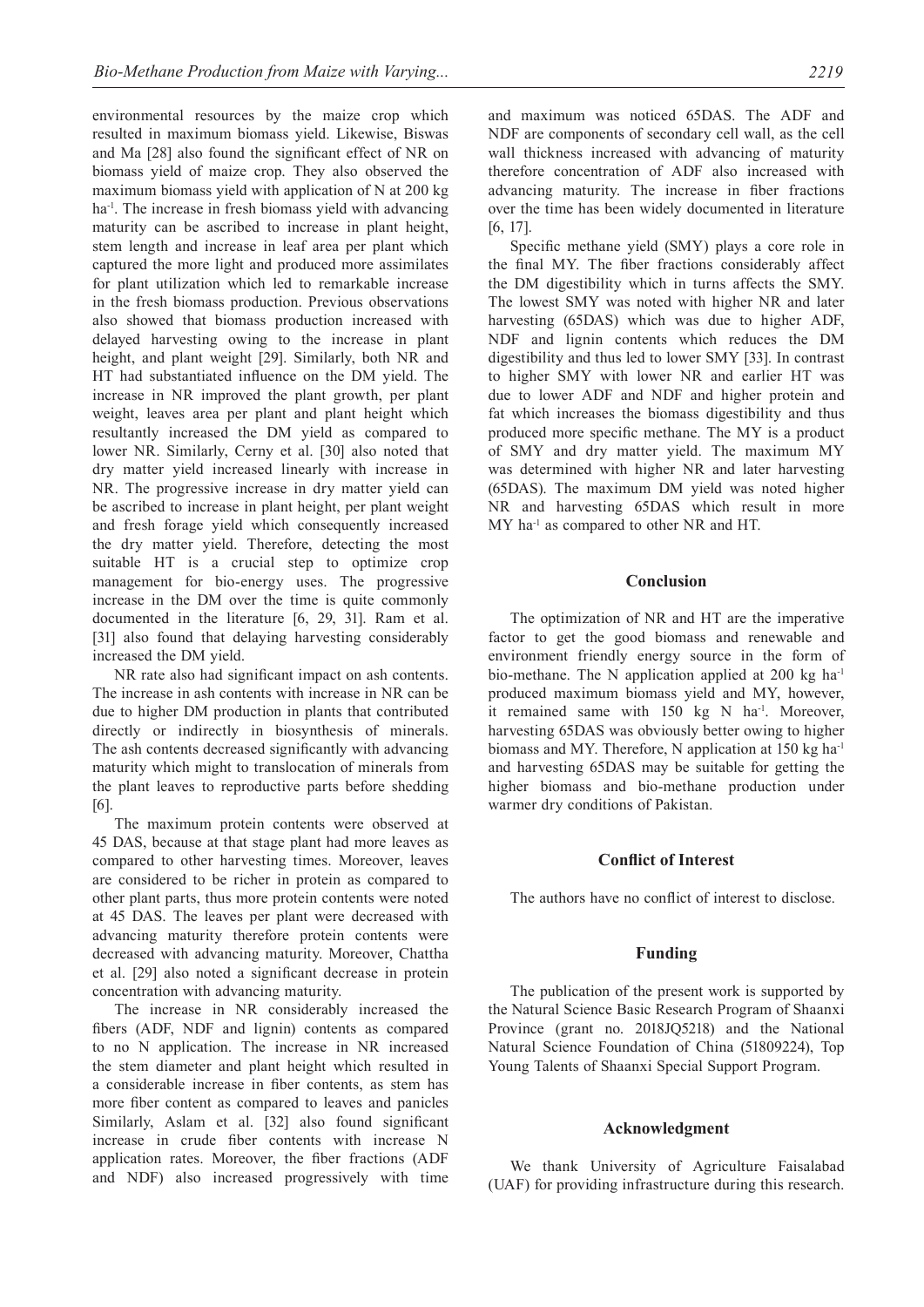#### **References**

- 1. ZAMAN K., ABD-EL MOEMEN M. Energy consumption, carbon dioxide emissions and economic development: evaluating alternative and plausible environmental hypothesis for sustainable growth. Renewable and Sustainable Energy Reviews, **74**, 1119, **2017**.
- 2. MAHMOOD A., WANG X., SHAHZAD A.N., FIAZ S., ALI H., NAQVE M., JAVAID M.M., MUMTAZ S., NASEER M., DONG R. Perspectives on Bioenergy Feedstock Development in Pakistan: Challenges and Opportunities. Sustainability, **13**, 8438, **2021**.
- 3. RATHORE P.K.S., CHAUHAN D.S., SINGH R.P. Decentralized solar rooftop photovoltaic in India: On the path of sustainable energy security. Renewable energy, 131, 297, **2019**.
- 4. LUCAS J.N.V., FRANCÉS G.E., GONZÁLEZ E.S.M. Energy security and renewable energy deployment in the EU: Liaisons dangereuses or virtuous circle? Renewable and sustainable energy reviews, **62**, 1032, **2016**.
- 5. SANSANIWAL S., ROSEN M., TYAGI S. Global challenges in the sustainable development of biomass gasification: An overview. Renewable and Sustainable Energy Reviews, **80**, 23, **2017**.
- 6. HASSAN M.U., CHATTHA M.U., BARBANTI L., CHATTHA M.B., MAHMOOD A., KHAN I., NAWAZ M. Combined cultivar and harvest time to enhance biomass and methane yield in sorghum under warm dry conditions in Pakistan. Industrial Crops and Products, **132**, 84, **2019**.
- 7. SRIVASTAVA R.K. Bio-Energy production by contribution of effective and suitable microbial system. Materials Science for Energy Technologies, **2**, 308, **2019**.
- 8. ALLEN E., VALDES C. Brazil's corn industry and the effect on the seasonal pattern of US corn exports; United States Department of Agriculture, Economic Research Service: **2016**.
- 9. SU C.W., WANG X.Q., TAO R., OANA-RAMONA L. Do oil prices drive agricultural commodity prices? Further evidence in a global bio-energy context. Energy, **172**, 691, **2019**.
- 10. JANKOWSKI K.J., DUBIS B., SOKÓLSKI M.M., ZAŁUSKI D., BÓRAWSKI P., SZEMPLIŃSKI W. Productivity and energy balance of maize and sorghum grown for biogas in a large-area farm in Poland: An 11 year field experiment. Industrial Crops and Products, **148,** 112326, **2020**.
- 11. ALTIERI M.A., NICHOLLS C.I., HENAO A., LANA M.A. Agroecology and the design of climate changeresilient farming systems. Agronomy for sustainable development, **35**, 869, **2015**.
- 12. SALAMA H.S.A. Yield and nutritive value of maize (*Zea mays* L.) forage as affected by plant density, sowing date and age at harvest. Italian Journal of Agronomy, **14**, 114, **2019**.
- 13. MAHMOOD A., HUSSAIN A., SHAHZAD A.N., HONERMEIER B. Biomass and biogas yielding potential of sorghum as affected by planting density, sowing time and cultivar. Pakistan Journal of Botany, **47**, 2401, **2015**.
- 14. HASSAN M.U., CHATTHA M.U., MAHMOOD A., SAHI S.T. Performance of sorghum cultivars for biomass quality and biomethane yield grown in semi-arid area of Pakistan. Environmental Science and Pollution Research, **25**, 12800, **2018**.
- 15. KNOLL J.E., JOHNSON J.M., HUANG P., LEE R.D., ANDERSON W.F. Effects of delayed winter harvest on

biomass yield and quality of napiergrass and energycane. Biomass and Bioenergy, **80**, 330, **2015**.

- 16. HASSAN M., CHATTHA M., CHATTHA M., MAHMOOD A., SAHI S. Impact of harvesting times on chemical composition and methane productivity of sorghum (*Sorghum bicolor Moench* L.). Applied Ecology and Environmental Research, **16**, 2267, **2018**.
- 17. ATIS I., KONUSKAN O., DURU M., GOZUBENLI H., YILMAZ S. Effect of harvesting time on yield, composition and forage quality of some forage sorghum cultivars. International Journal of Agriculture and Biology, 14, **2012**.
- 18. LEGHARI S.J., WAHOCHO N.A., LAGHARI G.M., HAFEEZLAGHARI A., MUSTAFABHABHAN, G., HUSSAINTALPUR K., BHUTTO, T.A., WAHOCHO, S.A., LASHARI A.A. Role of nitrogen for plant growth and development: A review. Advances in Environmental Biology, **10**, 209, **2016**.
- 19. ALMAZ M., HALIM R., MARTINI M., SAMSURI A. Integrated application of poultry manure and chemical fertiliser on soil chemical properties and nutrient uptake of maize and soybean. Malaysian Journal of Soil Science, **21**, 13, **2017**.
- 20. OBI M., EBO P. The effects of organic and inorganic amendments on soil physical properties and maize production in a severely degraded sandy soil in southern Nigeria. Bioresource Technology, **51**, 117, **1995**.
- 21. CHEMISTS A.O.O.A., HORWITZ W. Official methods of analysis; Association of Official Analytical Chemists Washington, DC: **1975**; Volume 222.
- 22. VAN SOEST P.J. Nutritional ecology of the ruminant; Cornell university press: **1994**.
- 23. D STEEL R.G., TORRIE J.H. Principles and procedures of statistics: a biometrical approach; McGraw-Hill: **1986**.
- 24. MAHMUD K., AHMAD I., AYUB M. Effect of nitrogen and phosphorus on the fodder yield and quality of two sorghum cultivars (*Sorghum bicolor* L.). International Journal of Agriculture and Biology, **5**, 61, **2003**.
- 25. AYUB M., NADEEM M.A., TANVEER A., TAHIR M., KHAN R. Interactive effect of different nitrogen levels and seeding rates on fodder yield and quality of pearl millet. Pakan Journal Agriculture Sciences, **44**, 592, **2007**.
- 26. ALI N., ANJUM M.M. Effect of different nitrogen rates on growth, yield and quality of maize. Middle East J. Agric. Res, **6**, 107, **2017**.
- 27. BOTHA L., RETHMAN N. Yield and chemical coposition of *pennisetum glaucum* L. at different cutting frequencies. Applied Plant Science, **8**, 37, **1995**.
- 28. BISWAS D.K., MA B.L. Effect of nitrogen rate and fertilizer nitrogen source on physiology, yield, grain quality, and nitrogen use efficiency in corn. Canadian Journal of Plant Science, **96**, 392, **2016**.
- 29. CHATTHA M.U., IQBAL A., HASSAN M.U., CHATTHA M.B., ISHAQUE W. USMAN M., KHAN S., FAYYAZ M.T., ULLAH M.A. Forage yield and quality of sweet sorghum as influenced by sowing methods and harvesting times. Journal of Basic and Applied Sciences, **13**, 301, **2017**.
- 30. ČERNÝ J., BALÍK J., KULHÁNEK M., VAŠÁK F., PEKLOVÁ L., SEDLÁŘ O. The effect of mineral N fertiliser and sewage sludge on yield and nitrogen efficiency of silage maize. Plant, Soil and Environment, **58**, 76, **2012**.